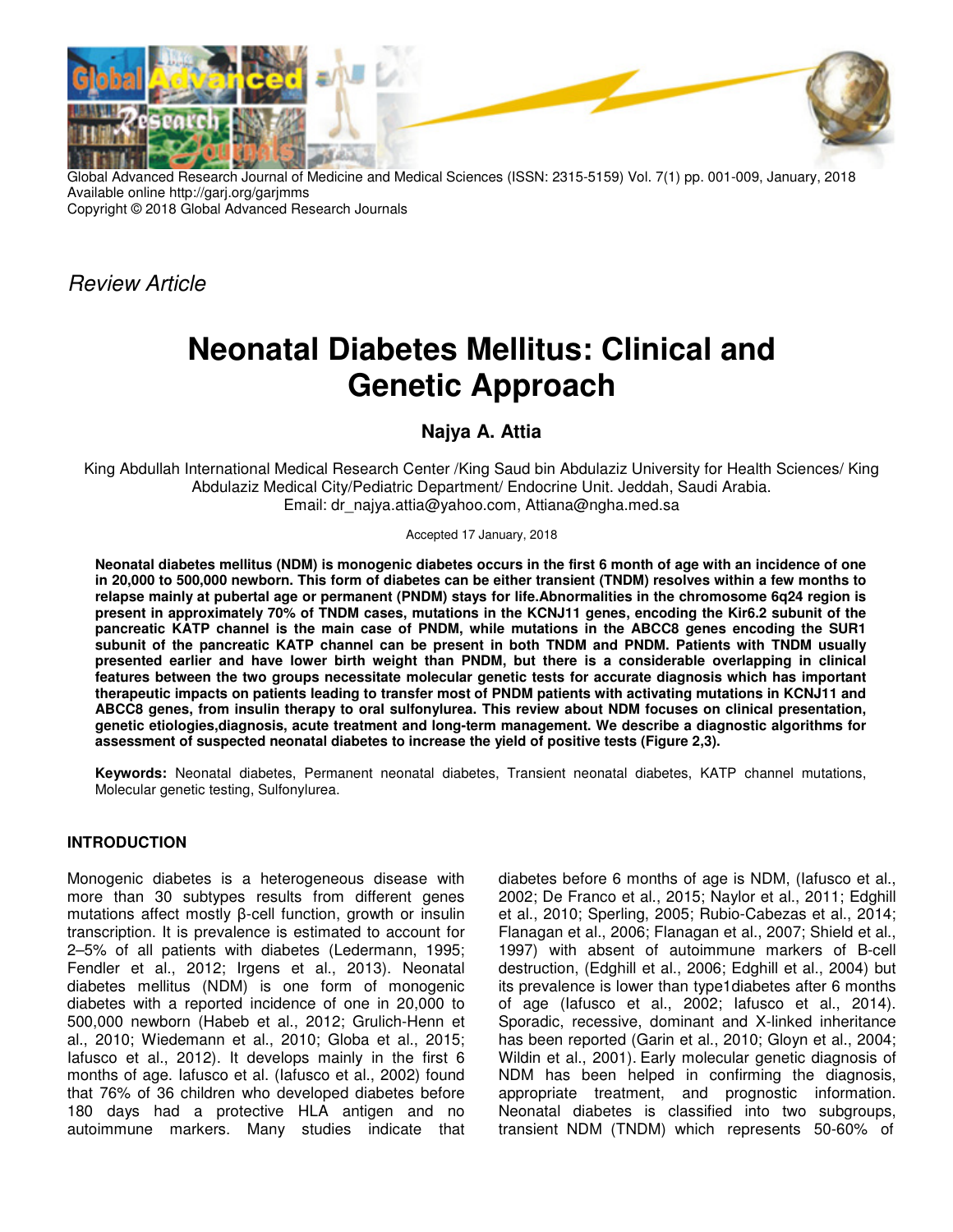neonatal diabetes, mainly due to abnormalities in the chromosome 6q24 region and requires insulin for the transient period. Permanent PNDM does not go into remission, mainly due to activating mutations of KATP channels (Gloyn et al., 2004; Babenko et al., 2006; Augilar-Bryan et al., 1995; Inagaki et al., 1995; Edghill et al., 2008) and usually respond to oral sulfonylurea (Pearson et al., 2006; Rafiq et al., 2008).

#### **Types of neonatal diabetes mellitus**

#### **Transient neonatal diabetes mellitus**

TNDM accounts for 50-60 % of all cases of NDM results mainly from overexpression of genes in the 6q24 region, which contains two major TNDM genes, HYMA1 (hydrogenase subunit HymA) and ZAC 1 (zinc finger, apoptosis, and cell cycle) (Gardner et al., 2000; Mackay and Temple, 2010). In the normal situation these genes at 6q24 region is imprinted in such a way that the paternal allele is expressed actively while the maternal allele remains silent. About 70% of TNDM results from loss of imprinting at 6q24 region and the subsequent overexpression of TNDM genes (Gardner et al., 2000; Abdollahi, 2007; Metz et al., 2002) by duplication of this 6q24 region (paternal duplication) which accounts for the majority of familial cases (Cavé et al., 2000), paternal uniparentalisodisomy (UPD), which is common in sporadic cases (Temple et al., 1995; Gardner et al., 1998; Hermann et al., 2000; Hermann and Soltész, 1997; Whiteford et al., 1997), or maternal hypomethylation which also present in sporadic cases (Metz et al., 2002) (Table) 1. Activating mutations of the KATP channel genes (KCNJ11 or ABCC8) encoding the Kir6.2 and SUR1 subunits respectively are present in 20% of TNDM (Flanagan et al., 2007; Gloyn et al., 2004; Inagaki et al., 1995). (Table 1) Few cases of TNDM attribute to mutations in hepatocyte nuclear factor-1beta (HNF1beta) (Table 1) that causing two form of monogenic diabetes, TNDM in Homozygous condition and maturity-onset diabetes of the young (MODY5) in Heterozygous state (table1) (Yorifuji et al., 2004; Edghill et al., 2006). NDM is characterized by low insulin which cloud be from delayed maturation of pancreatic Β-cells as a result of the overexpression of imprinted genes on the 6q24 region that leads to reducing insulin or from defects in glucose sensing that resulting from B-cell dysfunction. It is responding to insulin therapy and resolves spontaneously within a few months the maximum reported the age of remission is 18 month (Docherty et al., 2013; Temple et al., 2000), to relapse years later usually during adolescence or early adulthood with features of type 2 diabetes mellitus. (Flanagan et al., 2007; Murphy et al., 2008; Hattersley and Ashcroft, 2005) Thus a relapse may be a consequence of variable expression β -cell defect

during growth and development (Mackay and Temple, 2010; Murphy et al., 2008; Aguilar-Bryan and Bryan, 2008)

#### **Permanent neonatal diabetes mellitus**

PNDM has no remission period characterized by absent or low insulin as a result of B-cell dysfunction or decrease in B-cell mass (Aguilar-Bryan and Bryan, 2008). KATP channels play important roles in glucose homeostasis by regulating insulin secretion from pancreatic β cells (Ashcroft et al., 1984; Ashcroft and Rorsman, 1989). It composed of four SUR1 and four KIR6.2 subunits that found across cell membranes of beta cells of the pancreas. It responds to fluctuating changes in blood glucose concentrations by regulates insulin secretion to keep normal blood glucose (Seghers et al., 2000; Henquin, 2000). In normal B-cells function, intracellular production of ATP from glucose metabolism increased and bound to KIR6.2 subunit, resulting in closing the KATP channels and inhibiting potassium efflux resulting in depolarization of cell membrane, the influx of calcium and raise intracellular calcium concentration resulting in exocytosis of insulin granules (Figure 1). Mutations of the KCNJ11 gene encoding Kir6.2 subunit-inhibit closure of the potassium channel and depolarization cell membrane resulting in prevention of insulin secretion (Hattersley and Ashcroft, 2005). Also, mutations of ABCC8 gene encoding SUR1 subunits inhibit channel closure and insulin release (Babenko et al., 2006). Activating mutations in the KCNJ11 gene is the most common cause of PNDM account for 31% of cases (Gloyn et al., 2004; Inagaki et al., 1995; Babenko et al., 2006) however mutations in the insulin (INS) gene and ABCC8 account for 12% and 10% of cases of TNDM, respectively (Augilar-Bryan et al., 1995; Augilar-Bryan et al., 1995; Babenko et al., 2006). A few cases of PNDM are attributed to mutations in other genes that encoding pancreas transcription factor 1α (Sellick et al., 2004), glucokinase (GCK), (Njolstad et al.,2001) eukaryotic translation initiation factor 2-alpha kinase (EIF2AK3) (Delepine et al., 2000) insulin promoter factor 1 (Stoffers et al., 1997), or forkhead box P3 protein (FOXP3) (Peake et al., 1996; Bennett et al., 2001), which are important for B-cell function and development (Naylor et al., 2011). Identification of these mutations help in knowing accurately the etiology of NDM, establish long term management, and genetic counseling. PNDM in 20% of cases of Kir6.2 mutation is associated with developmental delay and epilepsy (DEND syndrome) (Shimomura et al., 2007; Proks et al., 2005) (table1). The less severe form of DEND without epilepsy has been described and is known as (iDEND) (Fendler et al., 2013). Also, Mutations in the ABCC8 gene (11p15.1) have been reported rarely with DEND (Proks et al., 2007).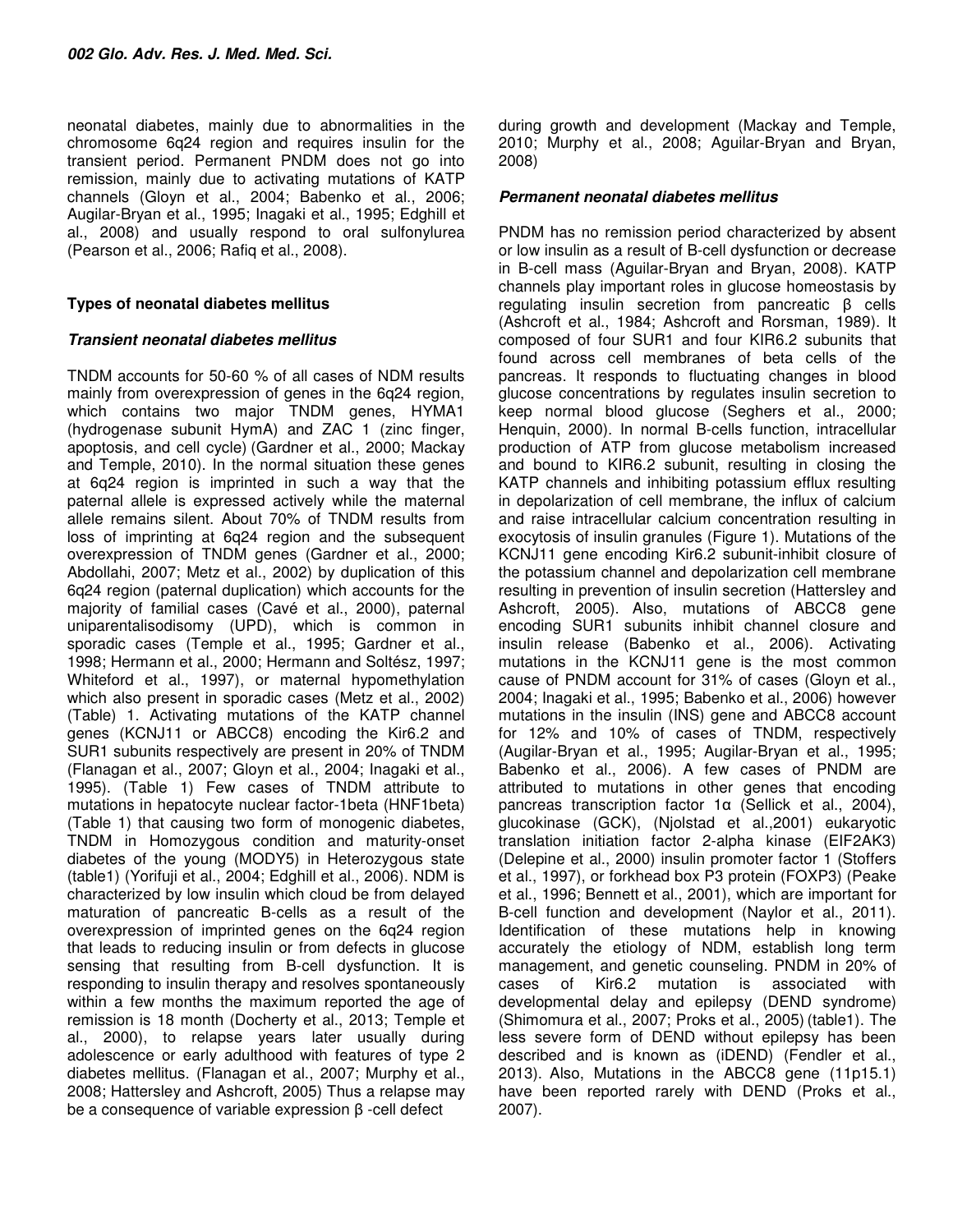| Gene                                     | <b>Inheritance</b> | <b>Pancreatic</b>                         | <b>Clinical features</b>                                                                          | <b>Treatment</b>                                      |
|------------------------------------------|--------------------|-------------------------------------------|---------------------------------------------------------------------------------------------------|-------------------------------------------------------|
|                                          |                    | <b>Pathology</b>                          |                                                                                                   |                                                       |
| <b>Transient NDM</b>                     |                    |                                           |                                                                                                   |                                                       |
| 6q24 abnormalities<br>ZAC (PLAG1), HYMA1 | variable           | <b>Reduced B-cell mass</b>                | ± macroglossia ± umbilical hernia                                                                 | Insulin, relapsed cases<br>respond to oral medication |
| KCNJ11                                   | S, AD              | Reduced β-cell function                   | ± DEND                                                                                            | <b>Responsive to sulfonylureas</b>                    |
| ABCC8                                    | S, AD              | Reduced ß-cell function                   | Low birth weight                                                                                  | <b>Responsive to sulfonylureas</b>                    |
| <b>INS</b>                               | <b>Variable</b>    | Reduced <b>ß-cell</b> function            | Low birth weight                                                                                  | insulin                                               |
| <b>Permanent NDM</b>                     |                    |                                           |                                                                                                   |                                                       |
| KCNJ11                                   | S, AD              | Reduced <b>ß-cell</b> function            | $±$ DEND                                                                                          | Responsive to sulfonylureas                           |
| ABCC8                                    | S, AD              | Reduced <b>ß-cell</b> function            | Low birth weight                                                                                  | <b>Responsive to sulfonylureas</b>                    |
| <b>INS</b>                               | <b>Variable</b>    | Reduced <b>ß-cell</b> function            | Low birth weight                                                                                  | <b>Insulin</b>                                        |
| <b>GCK</b>                               | <b>AR</b>          | Reduced <b>ß-cell</b> function            | Low birth weight                                                                                  | Insulin ± sulfonylureas                               |
| <b>Syndromic NDM</b>                     |                    |                                           |                                                                                                   |                                                       |
| <b>FOXP3</b>                             | X-linked           | Destruction of $\beta$ -cells             | PNDM, autoimmune enteropathy                                                                      | <b>Insulin</b>                                        |
| <b>IPEX</b> syndrome                     |                    |                                           | thyroid disease, eczema                                                                           |                                                       |
| EIF2AK3                                  | <b>AR</b>          | Destruction of $\beta$ -cells             | PNDM, Spondyloepiphyseal                                                                          | <b>Insulin</b>                                        |
| <b>Wolcott-Rallison</b>                  |                    |                                           | dysplasia, recurrent liver dysfunction                                                            |                                                       |
| <b>Syndrome</b>                          |                    |                                           | renal failure, mental retardation                                                                 |                                                       |
| <b>GLIS3</b>                             | <b>AR</b>          | <b>Reduced B-cell mass</b>                | PNDM, Congenital hypothyroidism<br>glaucoma, hepatic fibrosis, renal cysts                        | <b>Insulin</b>                                        |
| NEUROD1                                  | <b>AR</b>          | <b>Reduced B-cell mass</b>                | PNDM, Cerebellar hypoplasia, visual<br>impairment, sensorineural deafness,<br>developmental delay | <b>Insulin</b>                                        |
| PAX <sub>6</sub>                         | <b>AR</b>          | Abnormal pancreatic<br>development        | PNDM, microphthalmia, brain<br>malformations                                                      | <b>Insulin</b>                                        |
| <b>HNF1B</b>                             | S, AD              | <b>Abnormal pancreatic</b><br>development | PNDM, TNDM, pancreatic hypoplasia<br>renal cysts                                                  | <b>Insulin</b>                                        |
| <b>PTF1A</b>                             | <b>AR</b>          | Abnormal pancreatic<br>development        | PNDM, Pancreatic hypoplasia<br>cerebellar hypoplasia                                              | <b>Insulin</b>                                        |
| PDX1                                     | <b>AR</b>          | <b>Abnormal pancreatic</b><br>development | <b>PNDM, Pancreatic agenesis</b>                                                                  | <b>Insulin</b>                                        |

#### **Clinical presentation**

Intrauterine growth retardation (IUGR) is The most common presentation of NDM, seen in 95% of cases (Mackay and Temple, 2010). IUGR was found in 74% of cases of TNDM and 36% of cases of PNDM in French cohort study. This growth retardation has happened as a result of a failure of insulin production by the fetus and at the same time the maternal insulin cannot cross to the fetus through the placental (Metz et al., 2002). Hyperglycemia is anther common presenting symptom that reported in several case reports and cohort studies (Gloyn et al., 2004; Metz et al., 2002; Woolley and Saranga, 2006; Lee et al., 2003). It is usually severed and associated with low insulin and C-peptide levels, can rarely progress to ketoacidosis or presents as classical

symptoms of diabetes of polyuria and polydipsia, but more common the presentation mimic sepsis (Shield et al., 1997; Babenko et al., 2006; Woolley and Saranga). Early age of presentation is a characteristic feature of NDM and one of the diagnostic criteria. The median age of diagnosis of TNDM and PNDM is (6 days; range 1−81 days) and (27 days; range 1−127 days) respectively. Extrapancreatic manifestations are present in a few patients with PNDM in whom NDM is not isolated but associated with multiorgan syndromes (Table 1). Such Wolcott-Rallison syndrome which is an autosomal recessive disorder characterized by NDM, spondyloepiphyseal dysplasia, mental retardation, renal failure hepatomegaly, and early death (Wolcott and Rallison, 1972). IPEX syndrome is rise a suspicion of mitochondrial diabetes (Maassen et al., 2004).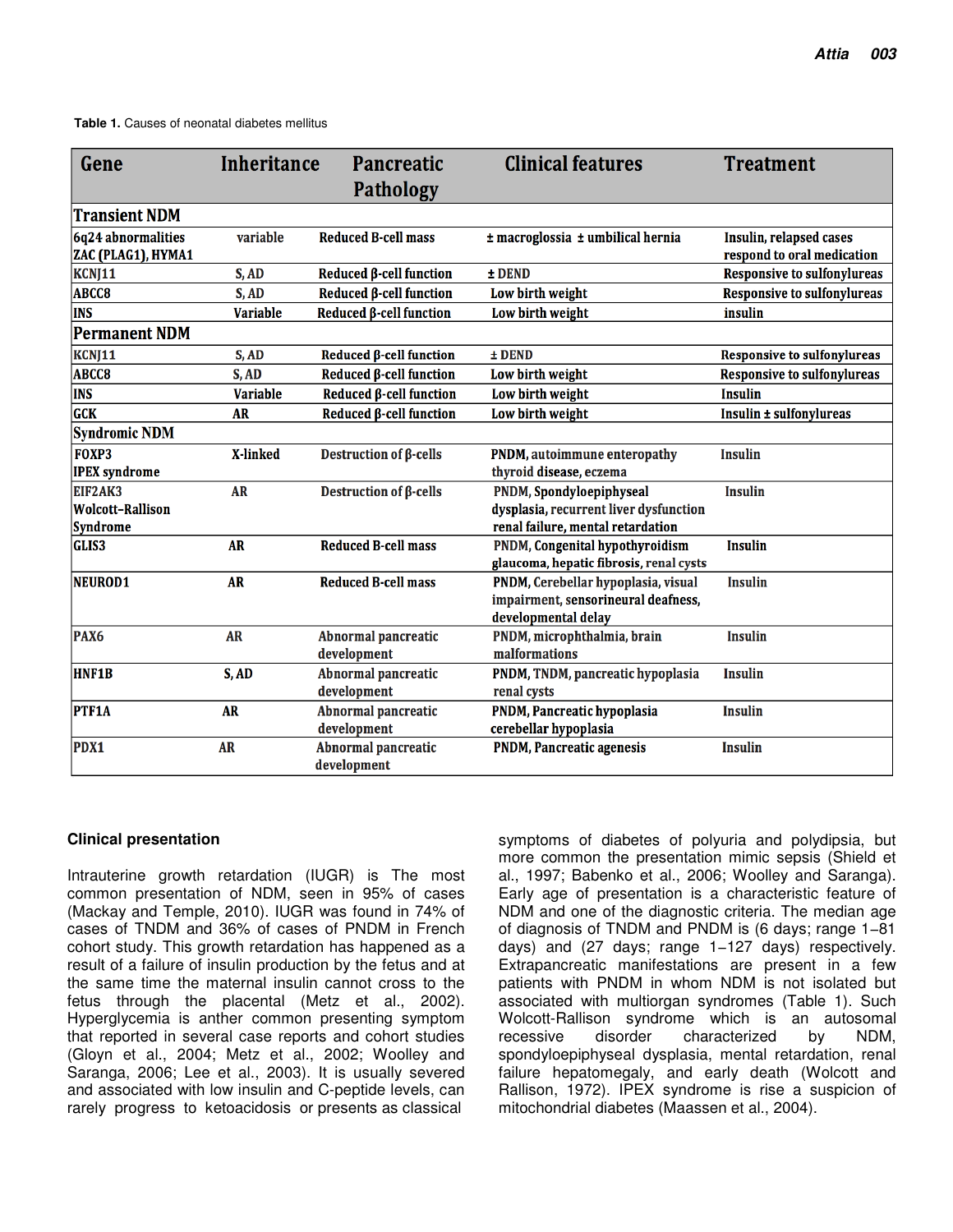

**Figure 1.** Regulation of Insulin Secretion and Genetic Defects that Cause Neonatal Diabetes

Normally glucose inters into B cell by GLUT2 transporter, then phosphorylates by the glucokinase enzyme to form glucose-6-phosphate that metabolise by glycolysis results in generation of ATP/ADP which leads to closure of KATP channels, depolarization of the plasma membrane, calcium influx results in fusion of insulin secretory granules withthe cell plasma membrane and the release of insulin into the circulation. Mutations of KATP charnel with the KIR6.2 subunits and SUR1 subunits or INS gene (red box) will inhabit insulin secretion, causes usually non-syndromic NDM. Single gen defect of transcription factors located inside the nucleus (blue circle) will lead to the syndromatic NDM. Gene defects of EIF2AK3 or ER3IP1 gene located in the endoplasmic reticulum (green box) leads toWollcot-Rallison syndrome (WRS) or microcephaly, epilepsy and permanent neonatal diabetes (MEDS) syndrome respectively and finally Cell membrane and cytoplasm gene defects (brown box) can also cause NDM

**Abbreviations:** GLUT2, glucose transporter 2; ATP, adenosine triphosphate; ADP, adenosine diphosphate;

KATP, ATP-sensitive potassium channel; KIR6.2, ATPsensitive inward rectifier potassium channel; SUR1, sulfonylurea receptor; INS, insulin; PDX1/IPF1, Pancreas/duodenum homeobox protein 1; GLIS3, Glisimilar 3 protein (zinc finger protein); NGN3, Neurogenin 3 NEUROD1, neuronal differentiation 1; PAX6 Paired box protein Pax6; HNF-1B, hepatocyte nuclear factor-1 beta;EIF2AK3, eukaryotic translation initiation factor 2 alpha kinase; IER3IP1 Immediate early response 3interacting protein 1

**Diagnostic algorithm** Overlapping and Lack of specific clinical features to differentiate between transient and permanent NDM nauseated molecular genetic tests for accurate diagnoses, proper management, genetic consoling and prognostic information. Genetic diagnosis should be cost effectiveness, as it is not available or affordable by every medical center. Clinical and genetic tests approach for patient with NDM (Figure 2,3) help in minimize negative results and improve the cost effectiveness of the test.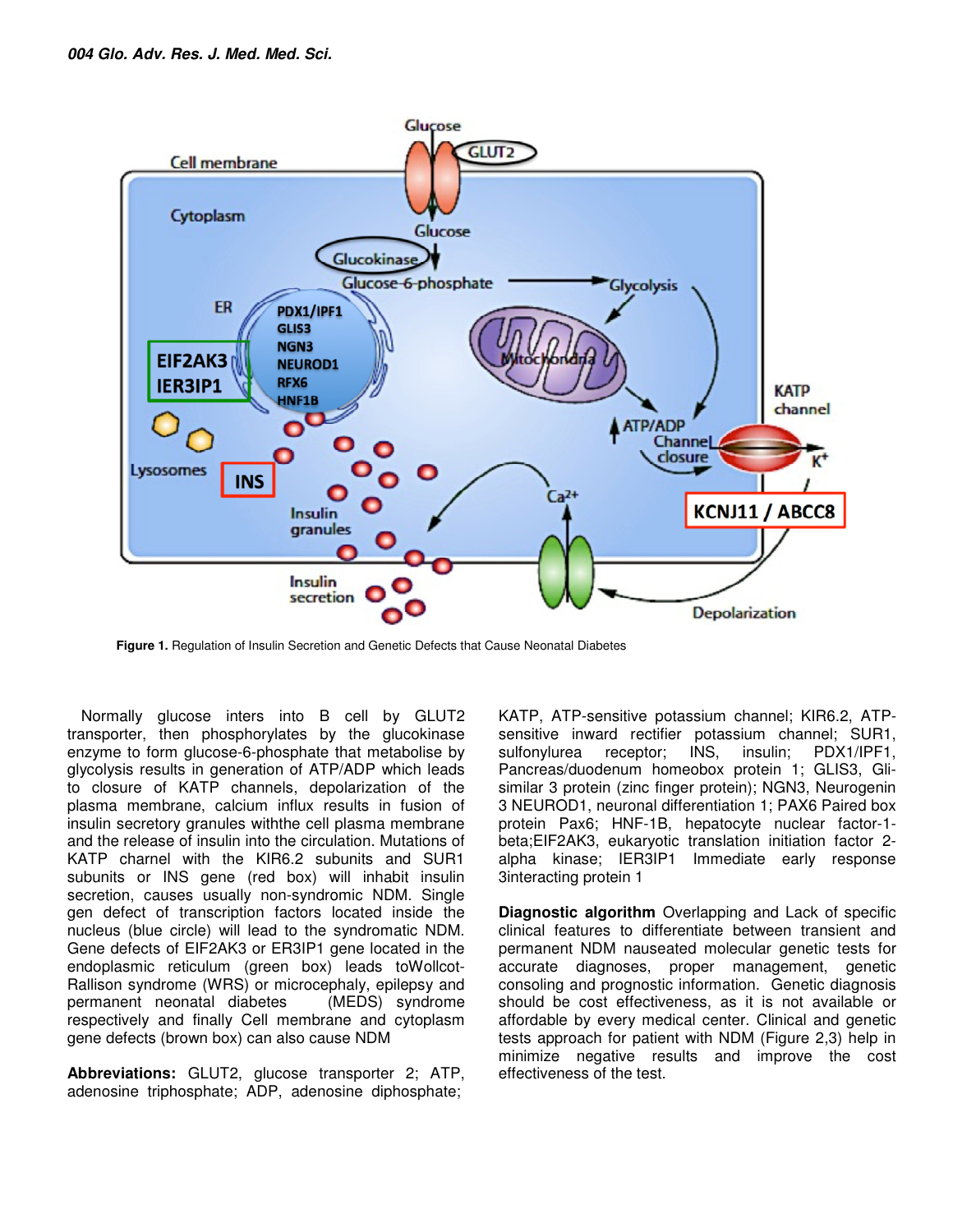

**Figure 2.** Clinical and genetic approach of non-syndromic neonatal diabetes



**Figure 3.** Clinical and genetic approach of syndromic neonatal diabetes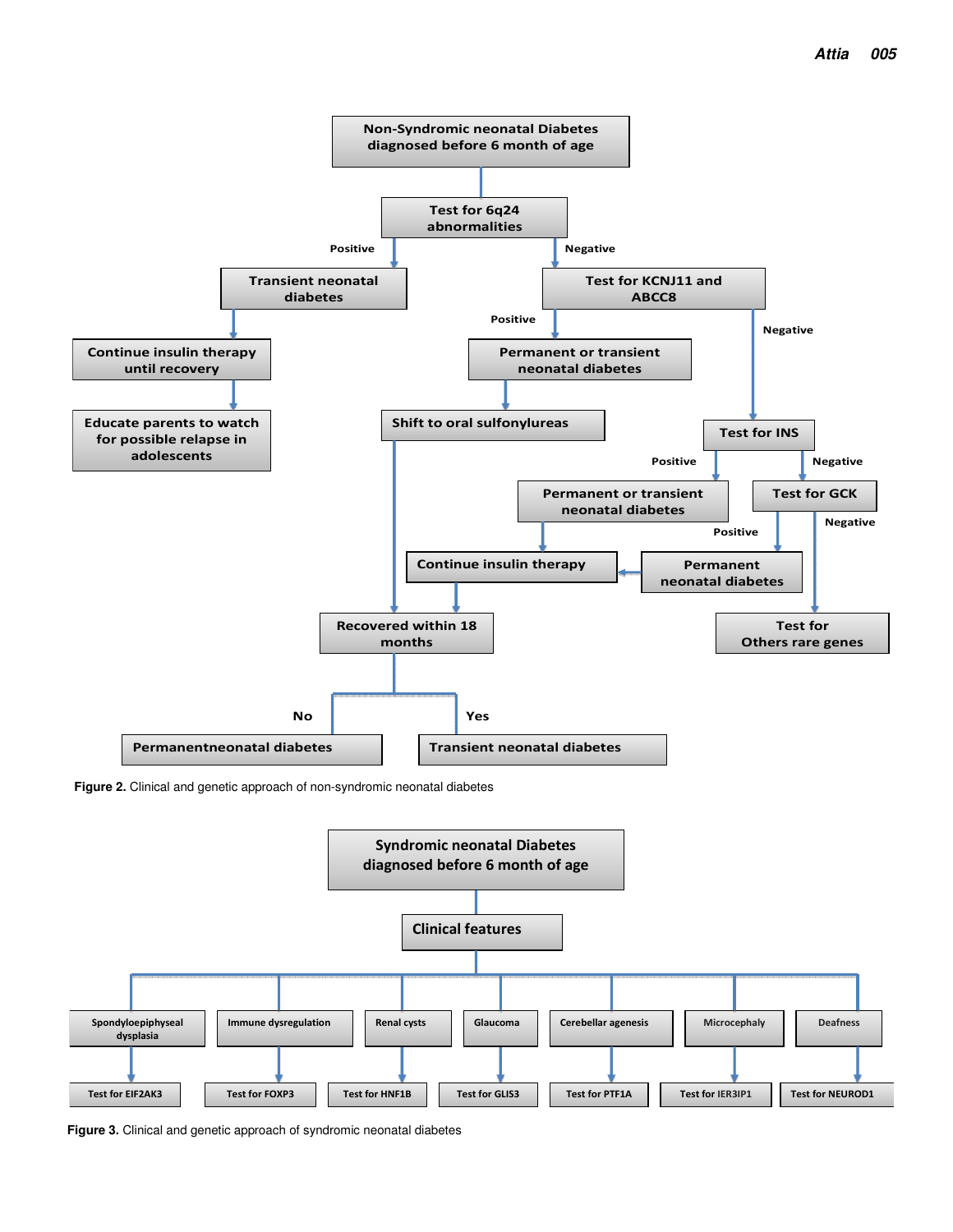#### **Genetic counseling**

Genetic counseling for patients with NDM depends on the genetic etiology, as the mode of inheritance is widely variable. The majority of TNDM cases are sporadic due to UPD with low recurrence risk to sibling and offspring. The children of affected males with paternal duplication of the chromosome 6q24 region have a 50% chance to have the disease from their fathers, but women with maternal duplication will not affect their children, however, sons can transmit TNDM to their offspring (Maassen et al., 2004). On the other hand, most of the affected children with KATP channel mutations (KCNJ11 and ABCC8 genes) in PNDM have a negative family history as the mutations are the result of spontaneous de novo heterozygous mutations. However, these mutations can be transmitted as an autosomal dominant mode of inheritance with a 50% chance of the offspring of affected individuals to have the disease (Gloyn et al., 2004). The ABCC8 gene mutations in 40% of PNDM cases inherited in an autosomal recessive pattern with 25% risk of affected offspring for a carrier parents (Flanagan et al., 2007; Ellard et al., 2007; Sagen et al., 2004; Temple et al., 2000). The recurrence risk of a spontaneous de novo mutation is not negligible as germlinemosaicism, where mutations may be present in the gonads but not in blood that has been found in several families (Gloyn et al., 2004; Edghill et al., 2007). PNDM secondary to PDX1, INS or GCK, gene mutations are inherited in an autosomal recessive pattern, which means that both parents are heterozygote for the mutation and their children have 25% risk of having the disease.

## **Management**

The initial management of all cases of NDM is insulin to control hyperglycemia and avoid acute complications then patients can be shift to oral sulfonylurea-based on the results of genetic testing. The discovery of KATP channel mutations had a great impact on the management of patients with PNDM. These mutations inhibit endogenous insulin secretion in patients with PNDM by preventing KATP channel closure, however, oral sulfonylurea restores normal insulin secretion in PNDM patients with mutated KATP channels by binding to the SUR subunits, causing membrane depolarization, closing KATP channel and insulin secretion (Gribble and Reimann, 2003). The NDM patients with activating mutations in KCNJ11 or ABCC8 genes respond to treatment with a sulfonylurea which should be started after established the genetic diagnosis (Chakera et al., 2013). Several studies confirmed the efficacy and safety of sulfonylurea in PNDM patients Chan and Laffel, 2007; Gurgel et al., 2007; Malecki et al., 2007; Bremer et al., 2008; Koster et al., 2008; Mohamadi et al., 2009; Monaghan et al., 2009; Wambach et al., 2009; Landau et al., 2007; Stanik et al., 2007; Rica et al., 2007; Suzuki et al., 2007; Stoy et al., 2008). Most of the patient with KCNJ11 gene mutations or ABCC8 gene mutations (90%

and 85% respectively) are successively metabolic controlled with sulfonylurea (Pearson et al., 2006; Rafiq et al., 2008) and continue to maintain control without hypoglycemia (Hattersley and Ashcroft, 2005; Wambach et al., 2009; Shah et al., 2012; Begum-Hasan et al., 2008; Kir6.2Klupa et al., 2009), they can be treated as inpatients or outpatients based on specific treatment protocols (Pearson et al., 2006; Rafiq et al., 2008) and transitioned to sulfonylurea as young as 1 month of age (Ješic´ et al., 2011). Although the requirement doses sulfonylurea for patients with NDM are higher than those used in type 2 diabetes mellitus patients (Greeley et al., 2010). The side effects of sulfonylurea are mild (Kumaraguru et al., 2009) and temporary. The most common side effects are abdominal pain, nausea, vomiting, and diarrhea (Sellick et al., 2004). Tooth discoloration and allergic skin reactions are rare side effects (Shah et al., 2012; Kumaraguru et al., 2009).

The minority of patients has not responded to sulfonylurea therapy due to either late transition or sever DEND syndrome (Pearson et al., 2006; Malecki et al., 2007; Monaghan et al., 2009; Landau et al., 2007; Stoy et al., 2008). The studies on mouth models have shown that in absence of sulfonylurea therapy the functional β -cell mass decreased which may explain the lack of response to sulfonylurea therapy in late transition (Girard et al., 2009; Remedi et al., 2009). Although patients with less severe DEND syndrome have shown a good responsiveness to sulfonylureas and improved motor and cognitive function (Mohamadi et al., 2009; Stoy et al., 2008; Slingerland et al., 2006; Ting et al., 2009) others with the sever DEND syndrome have not responded to sulfonylurea (Masia et al., 2007; Sumnik et al., 2007; Della Manna et al., 2008). All other causes of PNDM required Long-term insulin therapy although the patient with GCK gene mutations have shown mild metabolic improvement with sulfonylurea therapy (Turkkahraman et al., 2008).

## **CONCLUSIONS**

Diagnosed diabetes in first 6 months of age is neonatal diabetes as type 1 diabetes is unlikely to present during this period. Neonatal diabetes is one of monogenic diabetes with unknown prevalence, which could be due to misdiagnosis with type 1 diabetes. However, increase NDM awareness and use a clinical algorithm for molecular genetic testing should minimize misdiagnosis and increase the yield of positive results. Knowing the etiology of NDM based on molecular genetic testing has an important impact on diagnosis, counseling, management and prognosis. Such the discovery of KATP channel mutations responses to oral sulfonylurea makes a huge life changing on the management of NDM from insulin injection to oral sulfonylurea that is controlling diabetes. Genetic counseling of families with NDM and understand the future risk of recurrence are essential.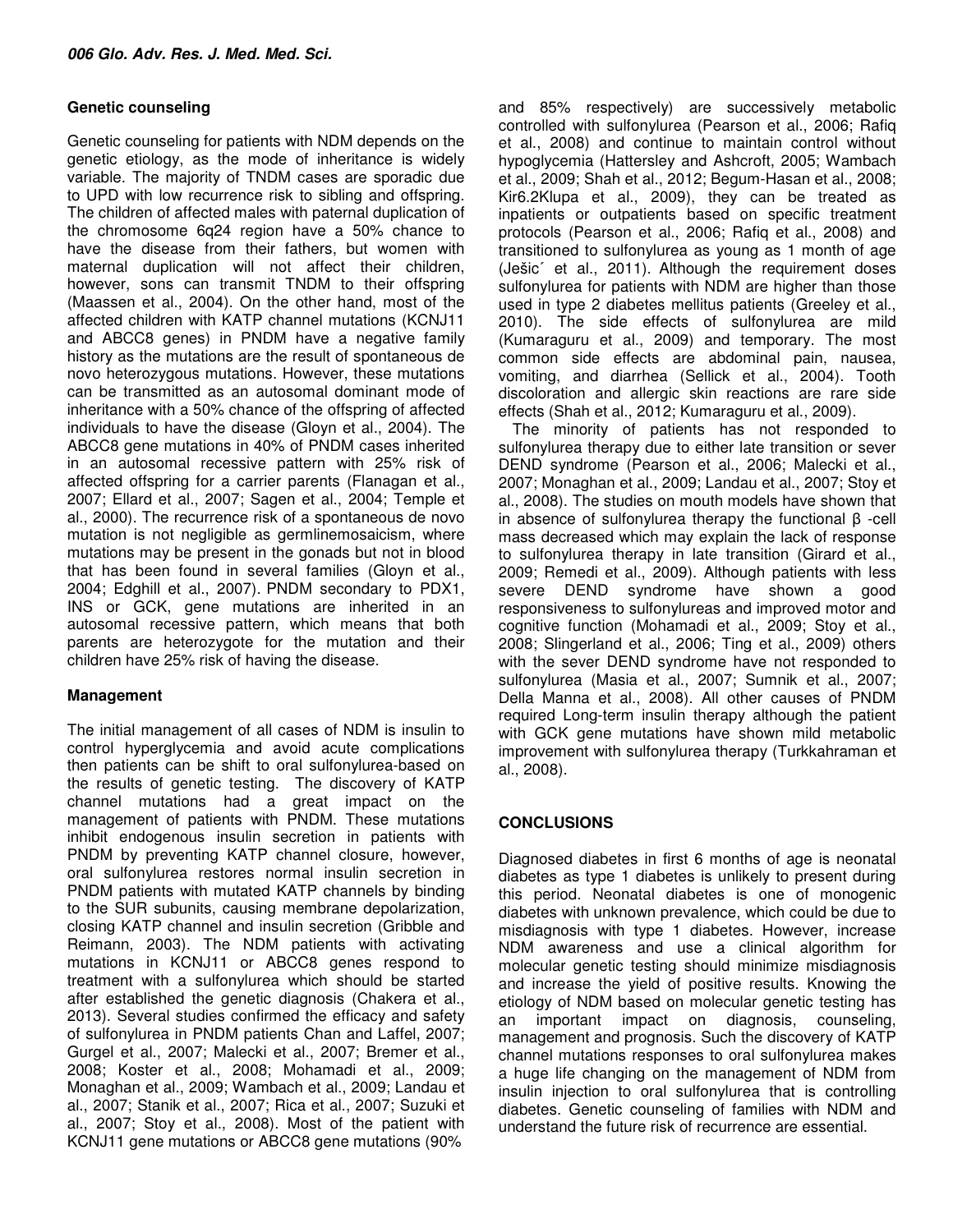#### **REFERENCES**

- Abacı A, Razi CH, Ozdemir O, et al (2010). Neonatal diabetes mellitus accompanied by diabetic ketoacidosis and mimicking neonatal sepsis: a case report. J. Clin. Res. Pediatr. Endocrinol. 2(3):131-133.
- Abdollahi A (2007). LOT1 (ZAC1/PLAGL1) and its family members: mechanisms and functions. J. Cell Physiol. 210(1):16–25.
- Aguilar-Bryan L, Bryan J (2008). Neonatal diabetes mellitus. Endocr. Rev. 29(3):265–291.
- Ashcroft FM, Harrison DE, Ashcroft SJ (1984). Glucose induces closure of single potassium channels in isolated rat pancreatic β-cells. Nature. 312(5993):446-448.
- Ashcroft FM, Rorsman P (1989). Electrophysiology of the pancreatic βcell. Progress in biophysics and molecular biology. 54(2):87-143.
- Augilar-Bryan L, Nichols CG, Wechsler SW, et al (1995). Cloning of the beta cell high-affinity sulfonylurea receptor: a regulator of insulin secretion. Science. 268:423-426.
- Babenko AP, Polak M, Cavé H, et al (2006). Activating mutations in the ABCC8 gene in neonatal diabetes mellitus. N Engl. J. Med. 355(5): 456–466.
- Begum-Hasan J, et al (2008). Familial permanent neonatal diabetes with KCNJ11 mutation and the response to glyburide therapy--a three-year follow-up. J. Pediatr. Endocrinol. Metab. 21:895– 903.
- Bennett CL, Christie J, Ramsdell F, et al (2001). The immune dysregulation, polyendocrinopathy, enteropathy, X-linked syndrome (IPEX) is caused by mutations of FOXP3. Nat. Genet. 27:20-21.
- Bremer AA, et al (2008). Outpatient transition of an infant with permanent neonatal diabetes due to a KCNJ11 activating mutation from subcutaneous insulin to oral glyburide. Pediatr. Diab. 9:236– 239.
- Cavé H, Polak M, Drunat S, Denamur E, Czernichow P (2000). Refinement of the 6q chromosomal region implicated in transient neonatal diabetes. Diabetes. 49(1):108-113.
- Chakera AJ, Flanagan SE, Ellard S, Hattersley AT (2013). Comment on: Khurana et al. The diagnosis of neonatal diabetes in a mother at 25 years of age. Diabetes Care. 2012;35:e59. Diabetes Care. 36(2):e31.
- Chan YM, Laffel LM (2007). Transition from insulin to glyburide in a 4 month-old girl with neonatal diabetes mellitus caused by a mutation in KCNJ11. Pediatr. Diab. 8:235–238.
- De Franco E, Flanagan SE, Houghton JA, et al (2015). The effect of early, comprehensive genomic testing on clinical care in neonatal diabetes: An international cohort study. Lancet. 386:957–963.
- Delepine M, Nicolino M, Barrett T, Golamaully M, Lathrop GM, Julier C (2000). EIF2AK3, encoding translation initiation factor 2-alpha kinase 3, is mutated in patients with Wolcott-Rallison syndrome. Nat. Genet. 25:406-409.
- Della Manna T, et al (2008). Glibenclamide unresponsiveness in a Brazilian child with permanent neonatal diabetes mellitus and DEND syndrome due to a C166Y mutation in KCNJ11 (Kir6.2) gene. Arq Bras Endocrinol. Metabol. 52:1350–1355.
- Docherty LE, Kabwama S, Lehmann A, Hawke E, Harrison L, Flanagan SE, et al (2013). Clinical presentation of 6q24 transient neonatal diabetes mellitus(6q24 TNDM) and genotype-phenotype correlation in an international cohort of patients. Diabetologia. 56(4):758–762.
- Edghill EL, Bingham C, Slingerland AS, et al (2006). Hepatocyte nuclear factor-beta mutations cause neonatal diabetes and intrauterine growth retardation: support for a critical role of HNF-1beta in human pancreatic development. Diabet. Med. 23(12):1301– 1306.
- Edghill EL, Dix RJ, Flanagan SE, Bingley PJ, Hattersley AT, Ellard S, Gillespie KM (2006). HLA genotyping supports a nonautoimmune etiology in patients diagnosed with diabetes under the age of 6 months. Diabetes. 55(6):1895-1898.
- Edghill EL, Flanagan SE, Ellard S (2010). Permanent neonatal diabetes due to activating mutations in ABCC8 and KCNJ11. Rev. Endocr. Metab. Disord. 193–198.
- Edghill EL, Flanagan SE, Patch AM, et al (2008). Insulin mutation screening in 1,044 patients with diabetes: mutations in the INS gene are a common cause of neonatal diabetes but a rare cause of diabetes diagnosed in childhood or adulthood. Diabetes. 57: 1034– 1042.
- Edghill EL, Gloyn AL, Gillespie KM, Lambert AP, Raymond NT, Swift PG, Ellard S, Gale EA, Hattersley AT (2004). Activating mutations in the KCNJ11 gene encoding the ATP-sensitive K+ channel subunit Kir6. 2 are rare in clinically defined type 1 diabetes diagnosed before 2 years. Diabetes. 53(11):2998-3001.
- Edghill EL, Gloyn AL, Goriely A, Harries LW, Flanagan SE, Rankin J, Hattersley AT, Ellard S (2007). Origin of de novo KCNJ11 mutations and risk of neonatal diabetes for subsequent siblings. The J. Clin. Endocrinol/ Metab. 92(5):1773-1777.
- Ellard S, Flanagan SE, Girard CA, Patch AM, Harries LW, Parrish A, Edghill EL, Mackay DJ, Proks P, Shimomura K, Haberland H (2007). Permanent neonatal diabetes caused by dominant, recessive, or compound heterozygous SUR1 mutations with opposite functional effects. The Am. J. Hum. Gen. 81(2):375-382.
- Fendler W, Borowiec M, Baranowska-Jazwiecka A, Szadkowska A, Skala-Zamorowska E, Deja G, Jarosz-Chobot P, Techmanska I, Bautembach-Minkowska J, Mysliwiec M, Zmyslowska A (2012). Prevalence of monogenic diabetes amongst Polish children after a nationwide genetic screening campaign. Diabetologia. 55(10):2631- 2635.
- Fendler W, Pietrzak I, Brereton MF, Lahmann C, Gadzicki M, Bienkiewicz M, Drozdz I, Borowiec M, Malecki MT, Ashcroft FM, Mlynarski WM (2013). Switching to sulphonylureas in children with iDEND syndrome caused by KCNJ11 mutations results in improved cerebellar perfusion. Diabetes care. 36(8):2311-2316.
- Flanagan SE, Edghill EL, Gloyn AL, Ellard S, Hattersley AT (2006). Mutations in KCNJ11, which encodes Kir6. 2, are a common cause of diabetes diagnosed in the first 6 months of life, with the phenotype determined by genotype. Diabetologia. 49(6):1190-1197.
- Flanagan SE, Patch AM, Mackay DJ, Edghill EL, Gloyn AL, Robinson D, Shield JP, Temple K, Ellard S, Hattersley AT (2007). Mutations in ATP-sensitive K+ channel genes cause transient neonatal diabetes and permanent diabetes in childhood or adulthood. Diabetes. 56(7):1930-1937.
- Gardner RJ, Mackay DJ, Mungall AJ, et al (2000). An imprinted locus associated with transient neonatal diabetes mellitus. Hum. Mol. Genet. 9(4):589–596.
- Gardner RJ, Robinson DO, Lamont L, Shield JP, Temple IK (1998). Paternal uniparentaldisomy of chromosome 6 and transient neonatal diabetes mellitus. Clinical genetics. 54(6):522-525.
- Garin I, Edghill EL, Akerman I, et al (2010). Recessive mutations in the INS gene result in neonatal diabetes through reduced insulin biosynthesis. PNAS 107: 3105–3110.
- Girard CA, et al (2009). Expression of an activating mutation in the gene encoding the KATP channel subunit Kir6.2 in mouse pancreatic beta cells recapitulates neonatal diabetes. J. Clin. Invest. 119:80–90.
- Globa E, Zelinska N, Mackay DJ, Temple K, Houghton JA, Hattersley AT, Flanagan SE, Ellard S (2015). Neonatal diabetes in Ukraine: incidence, genetics, clinical phenotype and treatment. J. Pediatr. Endocrinol. Metab. 28(11-12):1279–1286.
- Gloyn AL, Pearson ER, Antcliff JF, et al (2004). Activating mutations in the gene encoding the ATP-sensitive potassium-channel subunit Kir6.2 and permanent neonatal diabetes. N Engl. J. Med. 350: 1838– 1849.
- Greeley SA, Tucker SE, Worrell HI, Skowron KB, Bell GI, Philipson LH (2010). Update in neonatal diabetes. Current Opinion in Endocrinology, Diabetes and Obesity. 17(1):13-19.
- Gribble FM, Reimann F (2003). Sulphonylurea action revisited: the postcloning era. Diabetologia. 46(7):875–891.
- Grulich-Henn J, Wagner V, Thon A, Schober E, Marg W, Kapellen TM, Haberland H, Raile K, Ellard S, Flanagan SE, et al (2010). Entities and frequency of neonatal diabetes: data from the diabetes documentation and quality management system (DPV). Diabet. Med. 27(6):709–712.
- Gurgel LC, et al (2007). Sulfonylrea treatment in permanent neonatal diabetes due to G53D mutation in the KCNJ11 gene: improvement in glycemic control and neurological function. Diabetes Care. 30:e108]
- Habeb AM, Al-Magamsi MS, Eid IM, Ali MI, Hattersley AT, Hussain K, Ellard S (2012). Incidence, genetics, and clinical phenotype of permanent neonatal diabetes mellitus in northwest Saudi Arabia. Pediatr Diabetes. 13(6):499–505.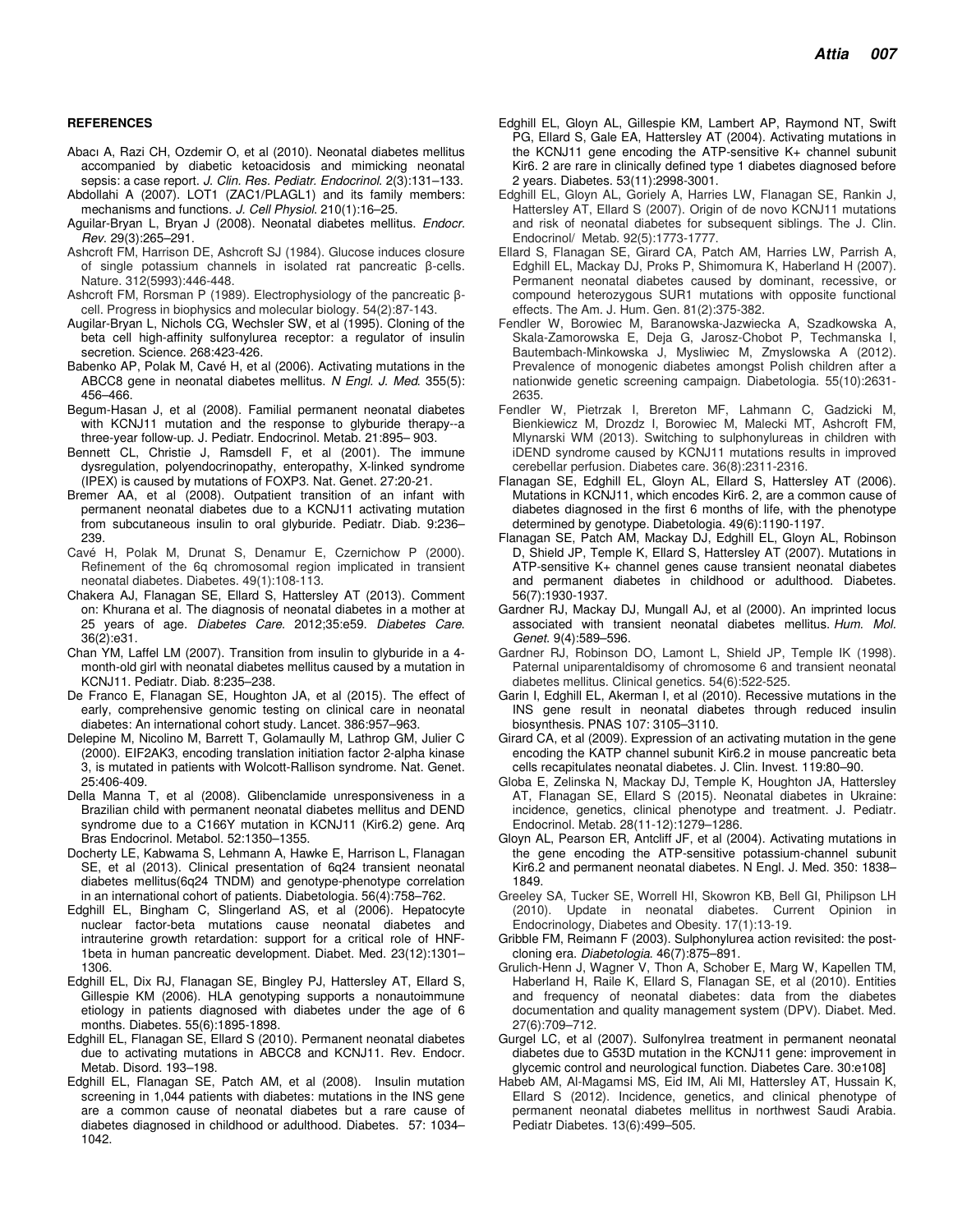- Hattersley AT, Ashcroft FM (2005). Activating mutations in Kir6.2 and neonatal diabetes: new clinical syndromes, new scientific insights, and new therapy. Diabetes. 54(9):2503-2513.
- Henquin JC (2000). Triggering and amplifying pathways of regulation of insulin secretion by glucose. Diabetes. 49(11):1751-1760.
- Hermann R, Laine AP, Johansson C, Niederland T, Tokarska L, Dziatkowiak H, Ilonen J, Soltész G (2000). Transient but not permanent neonatal diabetes mellitus is associated with paternal uniparentalisodisomy of chromosome 6. Pediatrics. 105(1):49-52.
- Hermann R, Soltész G (1997). Paternal uniparentalisodisomy of chromosome 6 in transient neonatal diabetes mellitus [2]. European journal of pediatrics. 156(9):740.
- Iafusco D, Massa O, Pasquino B, Colombo C, Iughetti L, Bizzarri C, Mammì C, Lo Presti D, Suprani T, Schiaffini R, et al (2012). Minimal incidence of neonatal/infancy onset diabetes in Italy is 1:90,000 live births. Acta Diabetol. 49(5):405–408.
- Iafusco D, Salardi S, Chiari G, Toni S, Rabbone I, Pesavento R, Pasquino B, de Benedictis A, Maltoni G, Colombo C, Russo L (2014). Early Onset Diabetes Study Group of the Italian Society of Pediatric Endocrinology and Diabetology (ISPED). No sign of proliferative retinopathy in 15 patients with permanent neonatal diabetes with a median diabetes duration of 24 years. Diabetes Care. 37(8):181-182.
- Iafusco D, Stazi MA, Cotichini R, Cotellessa M, Martinucci M, Mazzella M, Cherubini V, Barbetti F, Martinetti M, Cerutti F, Prisco F (2002). Permanent diabetes mellitus in the first year of life. Diabetologia. 45(6):798-804.
- Inagaki N, Gonoi T, Clement JP IV, et al (1995). Reconstitution of IKATP: an inward rectifier subunit plus the sulfonylurea receptor. Science. 270:1166-1170.
- Irgens HU, Molnes J, Johansson BB, Ringdal M, Skrivarhaug T, Undlien DE, Søvik O, Joner G, Molven A, Njølstad PR (2013). Prevalence of monogenic diabetes in the population-based Norwegian Childhood Diabetes Registry. Diabetologia. 56(7):1512-1519.
- Ješic´ MM, Ješic´ MD, Maglajlic´ S, Sajic´ S, Necic´ S (2011). Successful sulfonylurea treatment of a neonate with neonatal diabetes mellitus due to a new KCNJ11 mutation. Diabet. Res. Clin. Pract. 91(1):eI-e3.
- Kim MS, et al (2007). Sulfonylurea therapy in two Korean patients with insulin-treated neonatal diabetes due to heterozygous mutations of the KCNJ11 gene encoding Kir6.2. J. Korean Med. Sci. 22:616–620.
- Kir6.2Klupa T, Skupien J, Mirkiewicz‐Sieradzka B, Gach A, Noczynska A, Szalecki M, Kozek E, Sieradzki J, Mlynarski W, Malecki MT (2009). Diabetic retinopathy in permanent neonatal diabetes due to Kir6. 2 gene mutations: the results of a minimum 2‐year follow‐up after the transfer from insulin to sulphonylurea. Diabet. Med. 26(6):663-664
- Koster JC, et al (2008). The G53D mutation in Kir6.2 (KCNJ11) is associated with neonatal diabetes and motor dysfunction in adulthood that is improved with sulfonylurea therapy. J. Clin. Endocrinol. Metab. 93:1054–1061.
- Kumaraguru J, Flanagan SE, Greeley SA, Nuboer R, Støy J, Philipson LH, Hattersley AT, Rubio-Cabezas O (2009). Tooth discoloration in patients with neonatal diabetes after transfer onto glibenclamide. Diabetes Care. 32(8):1428-1430.
- Landau Z, et al (2007). Sulfonylurea-responsive diabetes in childhood. J. Pediatr. 150:553–555.
- Ledermann HM (1995). Is maturity onset diabetes at young age (MODY) more common in Europe than previously assumed? Lancet. 345: 648.
- Lee JH, Tsai WY, Chou HC, Tung YC, Hsieh WS (2003). Permanent neonatal diabetes mellitus manifesting as diabetic ketoacidosis. J. Formos Med. Assoc. 102(12):883–886.
- Maassen JA, LM't Hart E, van Essen, Heine RJ, Nijpels G, Jahangir RS, Tafrechi, Raap AK, Janssen GM, Lemkes HH (2004). Diabetes. 53:S103.
- Mackay DJ, Temple IK (2010). Transient neonatal diabetes mellitus type 1. Am. J. Med. Genet. C. Semin. Med. Genet. 154C(3):335–342.
- Mackay DJ, Temple IK (2010). Transient neonatal diabetes mellitus type 1. Am. J. Med. Genet. C Semin. Med. Genet. 154C(3):335–342.
- Malecki MT, et al (2007). Transfer to sulphonylurea therapy in adult subjects with permanent neonatal diabetes due to KCNJ11-activating [corrected] mutations: evidence for improvement in insulin sensitivity. Diabetes Care. 30:147–149.
- Masia R, et al (2007). An ATP-binding mutation (G334D) in KCNJ11 is associated with a sulfonylureainsensitive form of developmental delay, epilepsy, and neonatal diabetes. Diabetes. 56:328– 336.
- Metz C, Cave H, Bertrand AM, et al (2002). Neonatal diabetes mellitus: chromosomal analysis in transient and permanent cases. J. Pediatr. 141:483-489.
- Mohamadi A, et al (2009). Medical and developmental impact of transition from subcutaneous insulin to oral glyburide in a 15-yr-old boy with neonatal diabetes mellitus and intermediate DEND syndrome: extending the age of KCNJ11 mutation testing in neonatal<br>DM. Pediatr Diabetes. 2009 Epub. 10.1111/j.1399-10.1111/i.1399-5448.2009.00548.x
- Monaghan MC, et al (2009). Case Study: Transitioning From Insulin to Glyburide in Permanent Neonatal Diabetes: Medical and Psychosocial Challenges in an 18-Year-Old Male. Clin. Diab. 27:25– 29.
- Murphy R, Ellard S, Hattersley A (2008). Clinical implications of a molecular genetic classification of monogenic β-cell diabetes. Nat. Clin. Pract. Endoc. pp. 200–213.
- Murphy R, Ellard S, Hattersley AT (2008). Clinical implications of a molecular genetic classification of monogenic beta-cell diabetes. Nat. Clin. Pract. Endocrinol. Metab. 4(4):200–213.
- Naylor RN, Greeley SA, Bell GI, et al (2011). Genetics and pathophysiology of nenonatal diabetes mellitus. J. Diabetes Invest. 2: 158– 16
- Naylor RN, Greeley SA, Bell GI, Philipson LH (2011). Genetics and pathophysiology of neonatal diabetes mellitus. J. Diabetes Investig. 2:158–169.
- Njolstad PR, Sovik O, Cuesta-Munoz A, et al (2001). Neonatal diabetes mellitus due to complete glucokinase deficiency. N Engl. J. Med. 344:1588-1592.
- Peake JE, McCrossin RB, Byrne G,Shepherd R (1996). X-linked immune dysregulation, neonatal insulin dependent diabetes, and intractable diarrhoea. Arch. Dis. Child Fetal Neonatal Ed. 74:F195- F199.
- Pearson ER, Flechtner I, Njølstad PR, Malecki MT, Flanagan SE, Larkin B, Ashcroft FM, Klimes I, Codner E, Iotova V, Slingerland AS (2006). Switching from insulin to oral sulfonylureas in patients with diabetes due to Kir6. 2 mutations. New England J. Med. 355(5):467-477.
- Proks P, Girard C, Haider S, Gloyn AL, Hattersley AT, Sansom MS, Ashcroft FM (2005). A gating mutation at the internal mouth of the Kir6. 2 pore is associated with DEND syndrome. EMBO reports. 6(5):470-475.
- Proks P, Shimomura K, Craig TJ, Girard CA, Ashcroft FM (2007). Mechanism of action of a sulphonylurea receptor SUR1 mutation (F132L) that causes DEND syndrome. Human molecular genetics. 16(16):2011-2019.
- Rafiq M, Flanagan SE, Patch AM, Shields BM, Ellard S, Hattersley AT (2008). Neonatal Diabetes International Collaborative Group. Effective treatment with oral sulfonylureas in patients with diabetes due to sulfonylurea receptor 1 (SUR1) mutations. Diabetes Care. 31(2):204–209.
- Remedi MS, et al (2009). Secondary consequences of beta cell inexcitability: identification and prevention in a murine model of K(ATP)-induced neonatal diabetes mellitus. Cell Metab. 9:140–151.
- Rica I, et al (2007). The majority of cases of neonatal diabetes in Spain can be explained by known genetic abnormalities. Diabet. Med. 24:707–713.
- Rubio-Cabezas O, Hattersley AT, Njolstad PR, et al (2014). ISPAD Clinical Practice Consensus Guidelines 2014. The diagnosis and management of monogenic diabetes in children and adolescents. Pediatr Diabetes. 15(Suppl 20):47–64.
- Sagen JV, Ræder H, Hathout E, Shehadeh N, Gudmundsson K, Bævre H, Abuelo D, Phornphutkul C, Molnes J, Bell GI, Gloyn AL (2004). Permanent neonatal diabetes due to mutations in KCNJ11 encoding Kir6. 2. Diabetes. 53(10):2713-2718.